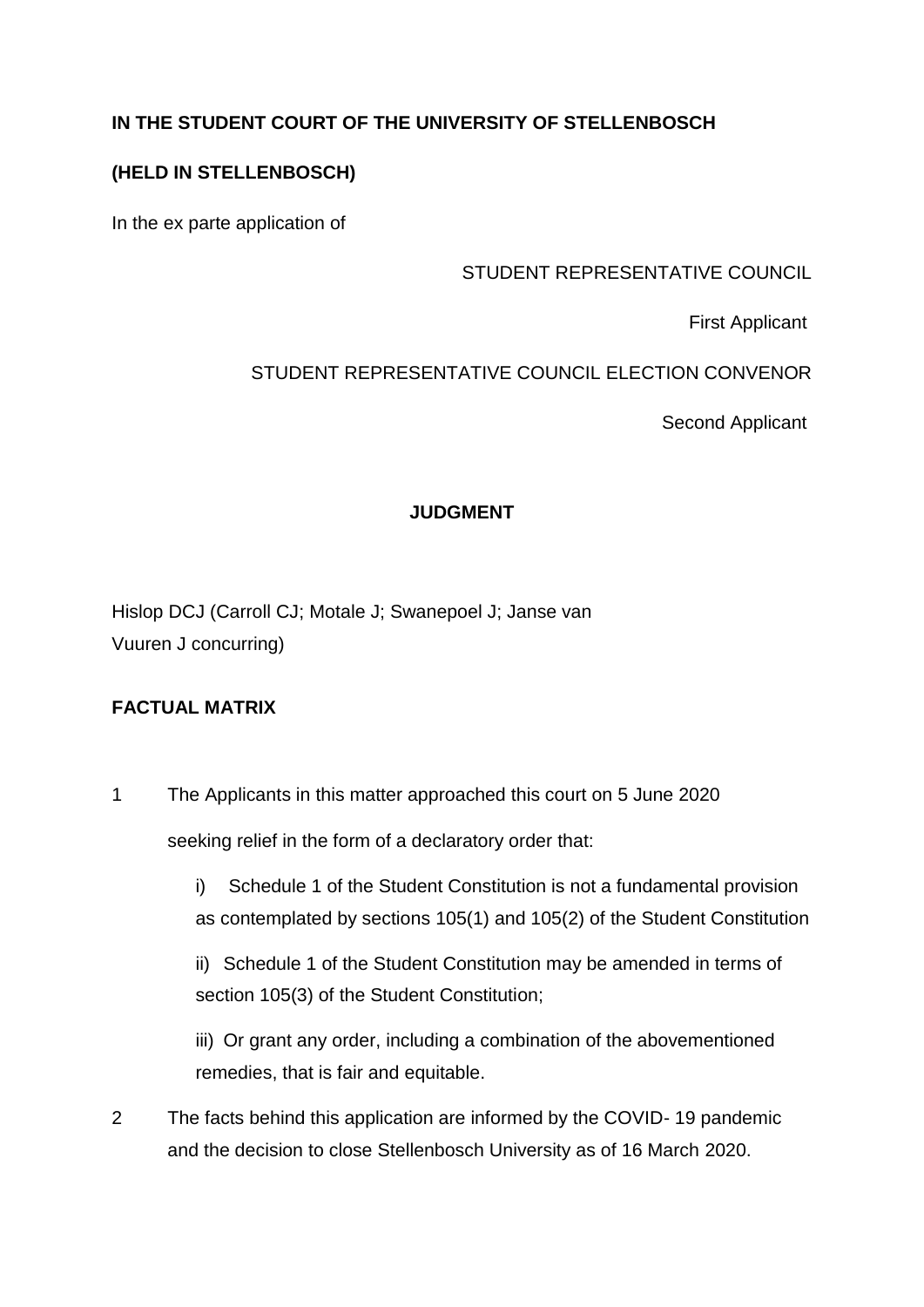- 3 Subsequent to this decision, Stellenbosch University ( hereafter referred to as SU) opted to present online classes as an alternative to contact-learning. While these restrictions have been largely relaxed, the vast majority of students continue with virtual learning.
- 4 The ramifications hereof, are that elections and other functions generally performed by mass meetings are no longer possible in the manner prescribed by the Student Constitution.
- 5 Schedule 1 of the same constitution prescribes the process which should be followed in conducting elections. This process is not possible in light of COVID.
- 6 The SRC are thus compelled to amend their constitution to accommodate the impossibility of gatherings.
- 7 Section 157 of the Student Constitution prescribes the procedure for constitutional amendments. This provision specifies a list of sections requiring referenda for amendment.
- 8 Schedule 1 is not included amongst this list and can be amended in the form of a vote by the SRC.
- 9 The SRC have nonetheless approached student court for a declaratory order confirming the constitutionality of an amendment to schedule 1.

# **PROCEDURAL ASPECTS**

#### **JURISDICTION**

10 Under section 65(2) of the Student Constitution, this court is empowered to determine the constitutionality of any action or omission by a student body or member thereof. The first applicant is a duly appointed members of the SRC while the second applicant is the duly appointed Election Convener. Both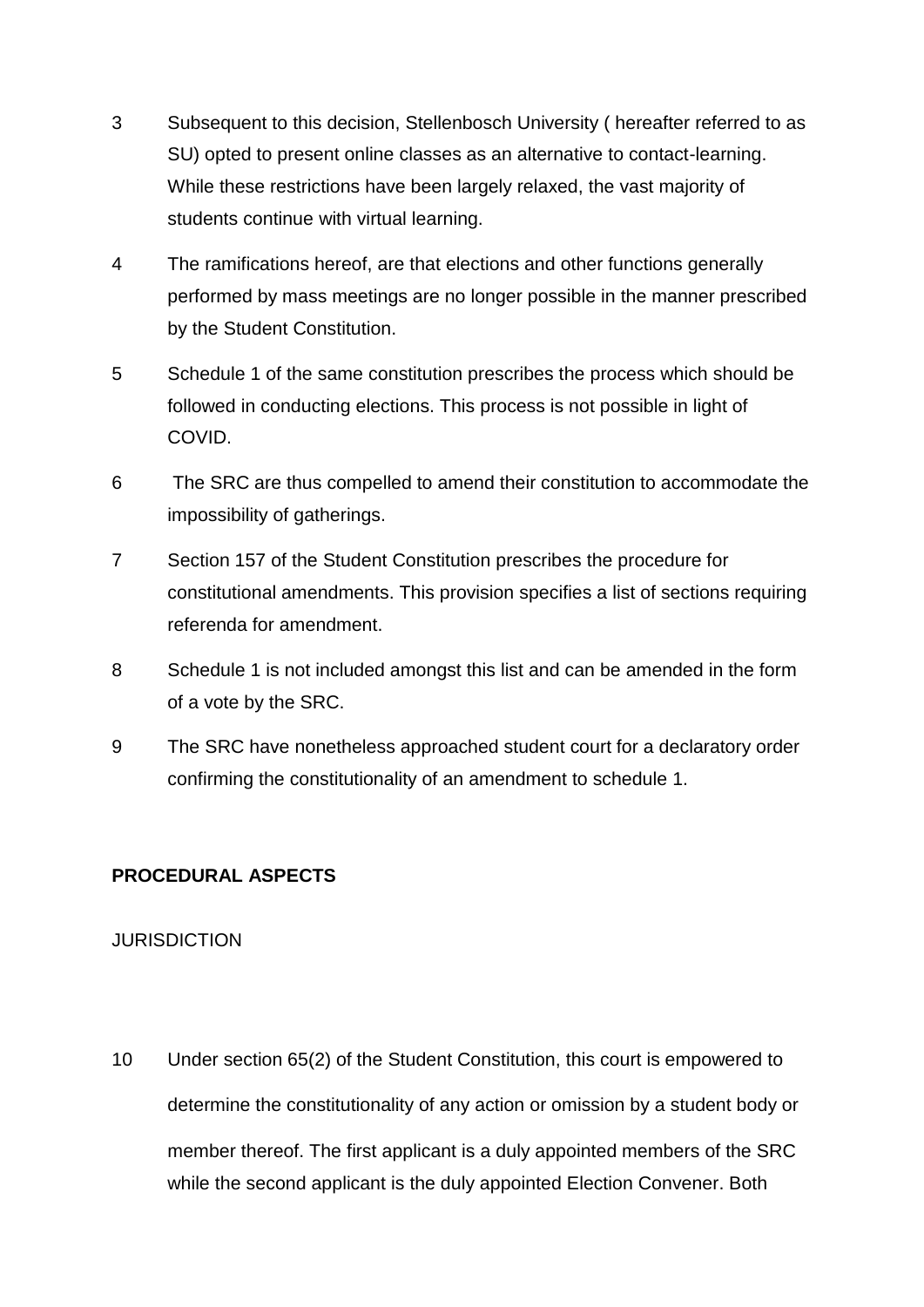parties derive their powers from the Student Constitution. This court is subsequently competent to determine the application before it.

### LOCUS STANDI

11 Section 67(1) of the Student Constitution provides that all students and student bodies may bring cases before this court. The Applicants are both registered students. Moreover, this application has been made in their constitutionally mandated capacities as SRC member and SRC election convener respectively. Both applicants therefore enjoy standing before this court.

## **SUBSTANTIVE ASPECTS**

## THE IMPORTANCE OF TRANSPARENCY

- 12 The SRC is the highest policy making body of student governance. As such, they are obligated to function transparently and openly in order to ensure an accountable student body. In light of this mandate, the SRC approached the Student Court to ratify a decision to amend schedule 1 of the Student Constitution.
- 13 This application is pertinent for two reasons. Firstly, while the schedule in question avails itself to be amended by a vote within the SRC, the gravity of such a decision cannot be gainsaid. Decisions affecting elections directly impact the ability of the SRC to function in a democratic manner. As such, despite the prima facie clear-cut nature of section 157 and its implications on constitutional amendments, a decision with such far-reaching implications demands review to curb an over-extension of power.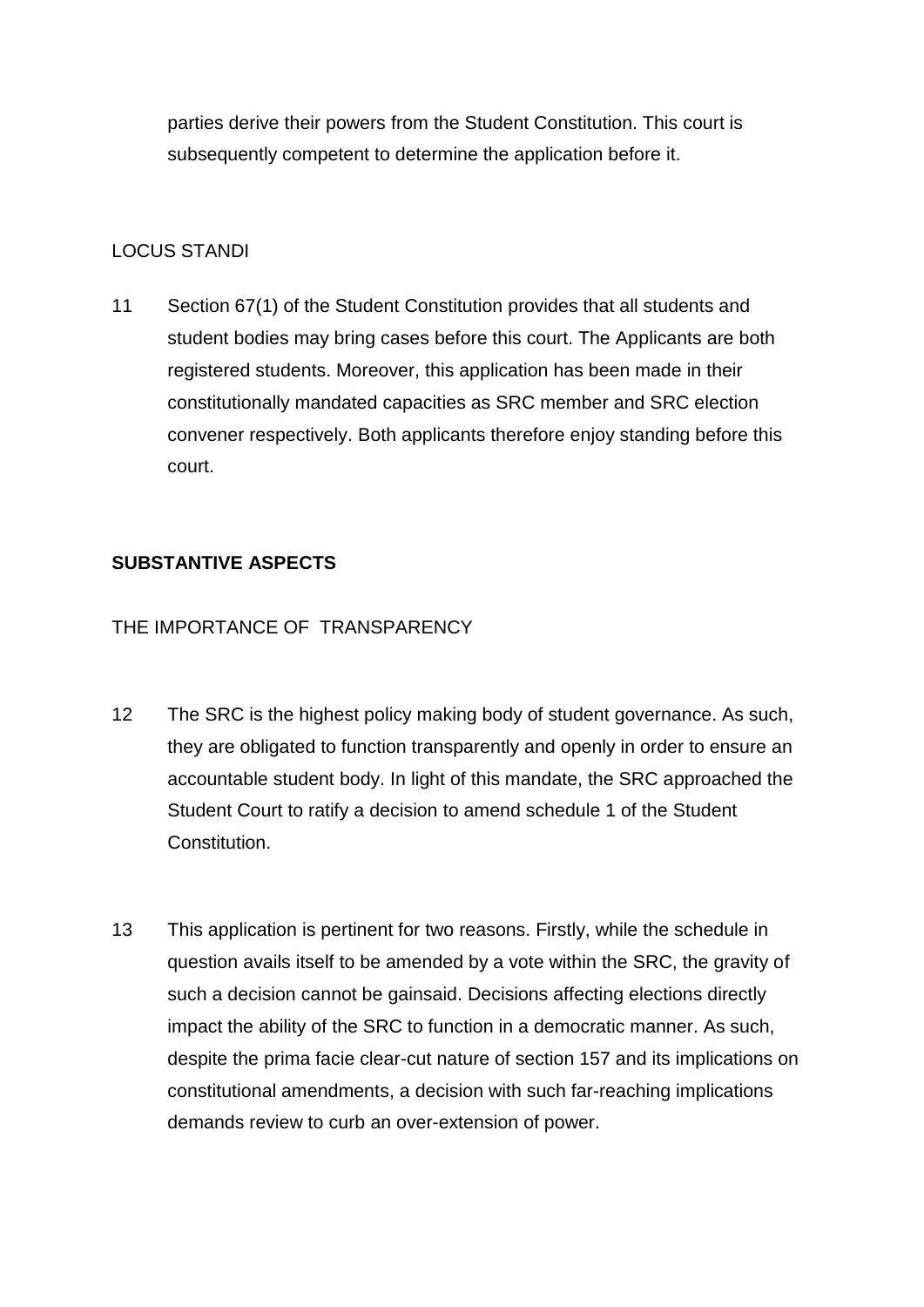- 14 Having regard to the gravity of the amendment proposed by the SRC, this court upholds the decision to amend the Student Constitution. This decision is weighed against the context created by COVID-19, which necessitates a constitutional amendment. As such, because the converse to a constitutional amendment regarding elections would imply no election at all, this court holds that schedule 1 can be amended in the manner prescribed by section 157 of the Student Constitution.
- 15 A further consideration pertaining to the amendment posited, is that while schedule 1 itself demands no special voting procedure, it may impact on sections of the constitution which do. This court rejects this argument on the following basis. Section 157 of the Student Constitution was drafted to explicitly exclude certain sections from special voting procedures. While we acknowledge that the constitution must be seen as a unitary document with all sections interlocking and impacting one another, to argue as much in this context would undermine the intention of the drafters of this constitution. Theoretically one could argue that any section impacts another, which would have the unfortunate effect of rendering the specific exclusions of section 157 null and void. Moreover, this would impose a weighty burden on the SRC which encumbers functionality.

#### **CONCLUSION**

- 16 While the gravity of an amendment to election processes is noted, the amendment to schedule 1 requires no special process. This conclusion is drawn in light of two factors.
- 17 Firstly in accordance with the inescapable ultimatum which COVID has placed on the SRC, an amendment to schedule 1 is necessitated. This, in turn outweighs concerns pertaining to the gravity of such an amendment.